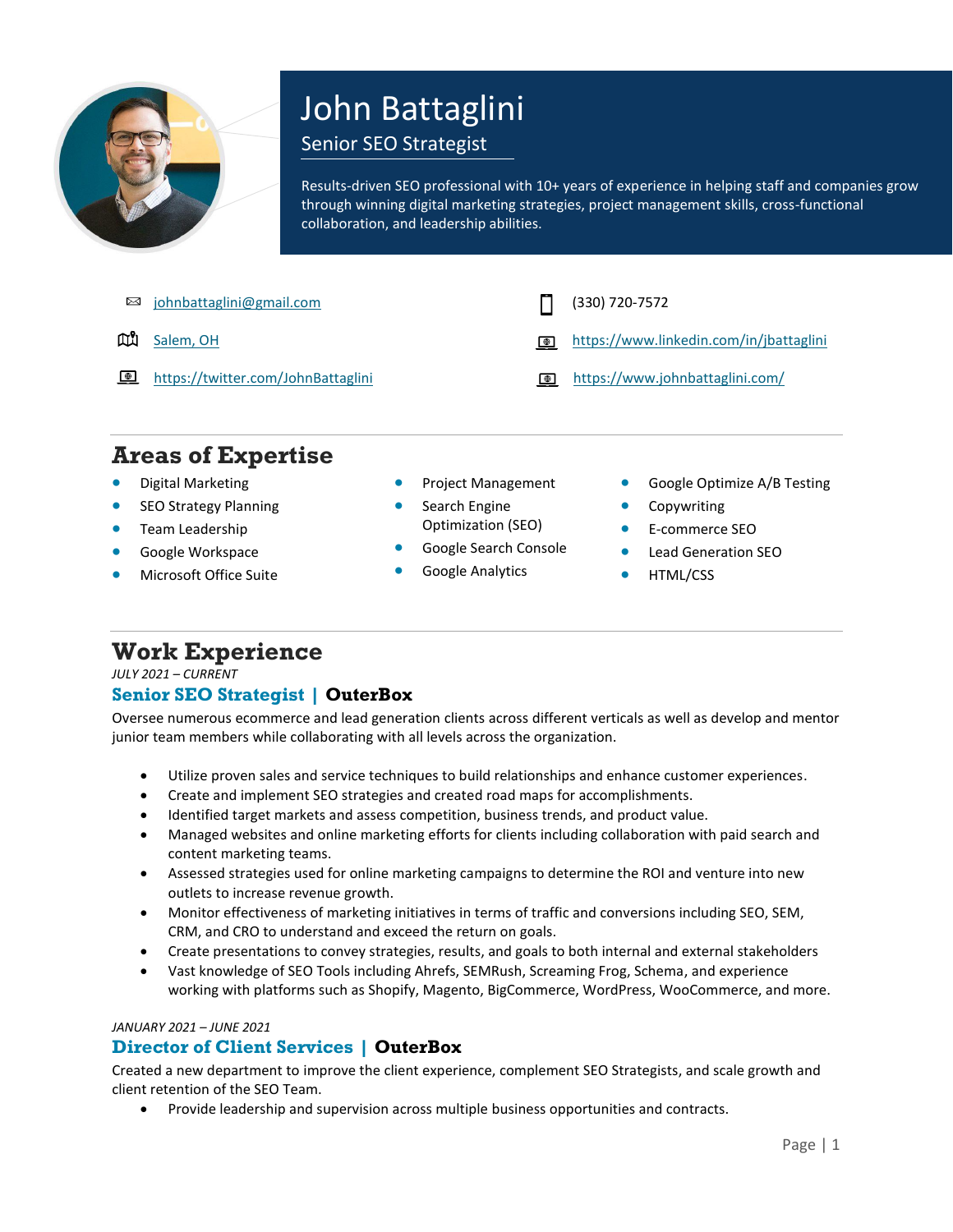- Develop implementation and client service process methodologies for creating a repeatable and measurable customer delivery infrastructure.
- Responsible for administrative duties including appropriately staffing the department, providing guidance on career development, contributing to development of account managers, and ensuring timely delivery of SEO projects.
- Mentor, supervise, and assist project managers in resolving complex situations, and advising senior management of critical issues and recommendations.

#### *JANUARY 2020 – DECEMBER 2020*

#### **SEO Director | OuterBox**

Develop SEO team members for growth and career advancement while increasing revenue.

- Demonstrated acumen in planning, organizing, and managing in-office and remote staff.
- Worked with staff individually and in a group setting with the intent of developing leaders.
- Cultivated a welcoming and motivating atmosphere
- Managed over 35 direct employees from the initial interview through training, individual growth planning, evaluation, and exit interview.
- Development of company's short term and long-term plans, coordination of tasks execution, following market trends, control of results, active recruiting and interview prospective staff and made hiring decisions.
- Conducting regular research into industry trends to keep abreast of the latest Google updates, search marketing technologies, digital trends, marketing advancements, etc.
- Build trust and maintain positive relationships with internal marketing teams, clients, executive leadership, and vendors.
- Achieve aggressive revenue growth targets by entering new markets with scalable growth opportunities.
- Interview and hire SEO experts to grow existing teams and create new teams.

#### *NOVEMBER 2018 – DECEMBER 2019*

#### **SEO Operations Manager | OuterBox**

Manage and oversee day-to-day activities of SEO department operations including coordinating with other teams while improving operational effectiveness by streamlining SEO work processes and procedures

- Conduct performance reviews, employee conversations, training, and other personnel management.
- Continually assess staffing and training needs including creating a staff schedule that supports client requirements.
- Worked with Internal SEO Team to develop a set of Enterprise-wide SEO Best Practices and Guideline Standards.
- Confident in communicating with every level of the organization including senior leadership and be prepared to justify SEO operations strategy and execution plans.
- Established vision and master plan for strategy planning, hours tracking, and training.

#### *JULY 2018 –NOVEMBER 2018*

#### **Mobility Sales | AT&T**

Utilize proven sales and service techniques to build relationships and enhance customer experiences

- Identify sales and retention opportunities and present an integrated personalized solution
- Interact proficiently with a variety of online systems to problem solve

#### *MAY 2014 – NOVEMBER 2018*

#### **Founder | My Valley Marketing (self-employed)**

I established a highly competitive digital marketing agency specializing in lead generation as a freelancer.

- Designed, developed, and optimized over 4,000 web pages that generated 154,000+ phone calls in 12 months with an overall 18% conversion rate
- Managed over 400 web projects including PHP, HTML, CSS development on WordPress Themes & Plugins